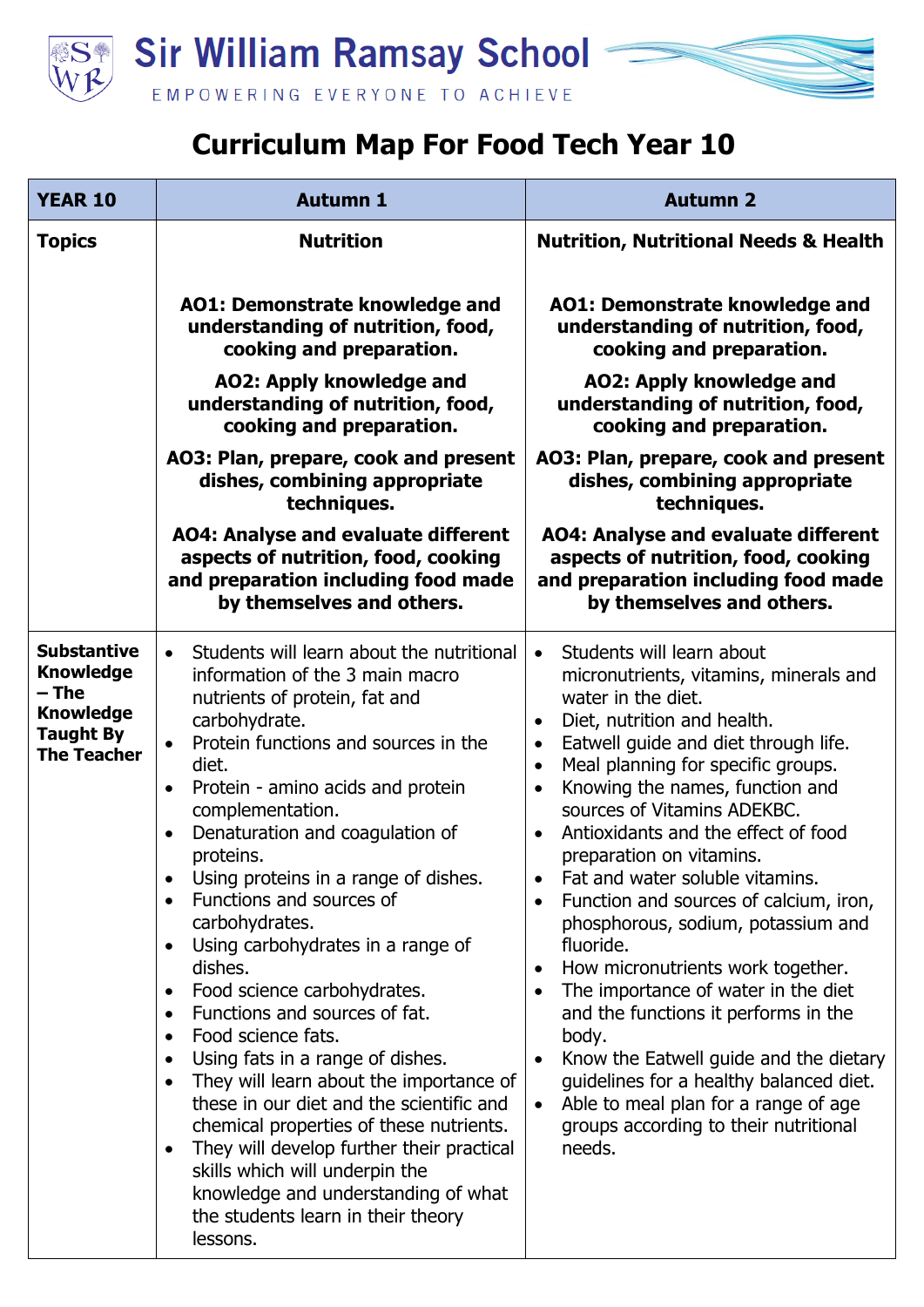| <b>Disciplinary</b><br><b>Knowledge</b><br>– How The<br><b>Knowledge</b><br><b>Will Be</b><br>Developed &<br><b>Applied</b> | How this knowledge can inform<br>different dietary needs and a healthy<br>lifestyle.<br>Apply to practical work in preparation<br>$\bullet$<br>for NEA course work.<br>Relate to informed food choices for a<br>$\bullet$<br>healthy lifestyle choice.<br>Understanding of how different<br>$\bullet$<br>nutrients react in food preparation for<br>successful outcomes.<br>Hygiene and safety in food<br>$\bullet$<br>preparation.<br>Know the nutritional value of the food<br>that is being prepared.                                                                                                                                                                      | How this knowledge can inform<br>$\bullet$<br>different dietary needs and a healthy<br>lifestyle.<br>Apply to practical work in preparation<br>$\bullet$<br>for NEA course work.<br>Relate to informed food choices for a<br>$\bullet$<br>healthy lifestyle choice.<br>Choosing cooking and preparation<br>$\bullet$<br>methods to avoid loss of vitamins.<br>Understanding of how different<br>$\bullet$<br>nutrients react in food preparation for<br>successful outcomes.<br>Hygiene and safety in food<br>$\bullet$<br>preparation.<br>Know the nutritional value of the food<br>that is being prepared. |
|-----------------------------------------------------------------------------------------------------------------------------|-------------------------------------------------------------------------------------------------------------------------------------------------------------------------------------------------------------------------------------------------------------------------------------------------------------------------------------------------------------------------------------------------------------------------------------------------------------------------------------------------------------------------------------------------------------------------------------------------------------------------------------------------------------------------------|--------------------------------------------------------------------------------------------------------------------------------------------------------------------------------------------------------------------------------------------------------------------------------------------------------------------------------------------------------------------------------------------------------------------------------------------------------------------------------------------------------------------------------------------------------------------------------------------------------------|
| <b>Skills</b>                                                                                                               | 12 key skills in practical work.<br>$\bullet$<br>Students will carry out all of these skills<br>$\bullet$<br>across the curriculum in Year 10.<br>General food preparation skills.<br>$\bullet$<br>Knife skills.<br>$\bullet$<br>Preparing fruit and vegetables.<br>$\bullet$<br>Use of the cooker.<br>$\bullet$<br>Use of equipment.<br>$\bullet$<br>Cooking methods.<br>$\bullet$<br>Prepare, combine and shape.<br>$\bullet$<br>Sauce making.<br>$\bullet$<br>Tenderise and Marinate.<br>$\bullet$<br>Dough making.<br>٠<br>Raising agents.<br>Setting mixtures.<br>Research skills - know how to find a<br>$\bullet$<br>suitable recipe to meet the task<br>requirements. | Practical skills will underpin the<br>$\bullet$<br>knowledge and understanding of<br>micronutrients.<br>12 key skills in practical work.<br>$\bullet$<br>Research skills - know how to find a<br>suitable recipe to meet the task<br>requirements.                                                                                                                                                                                                                                                                                                                                                           |
| <b>Links To</b><br><b>Prior</b><br><b>Learning</b>                                                                          | Students have learnt how to work<br>$\bullet$<br>safely and hygienically in the food<br>preparation area in Years 7 to 9.<br>They will now build on the skills they<br>$\bullet$<br>have learnt to produce dishes with<br>more complexity and application.<br>Eatwell guide and nutrition has been<br>$\bullet$<br>taught in Years 7 to 9 and will now be<br>taught in more depth.                                                                                                                                                                                                                                                                                            | Students have learnt how to work<br>safely and hygienically in the food<br>preparation area in Years 7 to 9.<br>They will now build on the skills they<br>$\bullet$<br>have learnt to produce dishes with<br>more complexity and application.<br>Eatwell guide and nutrition has been<br>$\bullet$<br>taught in Years 7 to 9 and will now be<br>taught in more depth. 9 and will now<br>be taught in more depth.                                                                                                                                                                                             |
| Literacy/<br><b>Numeracy</b>                                                                                                | Literacy is embedded in written work.<br>$\bullet$<br>Evaluation of practical work using<br>$\bullet$<br>subject specific language. Workbook<br>and longer style questions.<br>Researching and reading for<br>information.<br>Numeracy – weighing and measuring,<br>$\bullet$<br>reading and adapting in proportion                                                                                                                                                                                                                                                                                                                                                           | Literacy is embedded in written work.<br>$\bullet$<br>Evaluation of practical work using<br>$\bullet$<br>subject specific language. Workbook<br>and longer style questions.<br>Researching and reading for<br>information.<br>Numeracy - weighing and measuring,<br>$\bullet$<br>reading and adapting in proportion                                                                                                                                                                                                                                                                                          |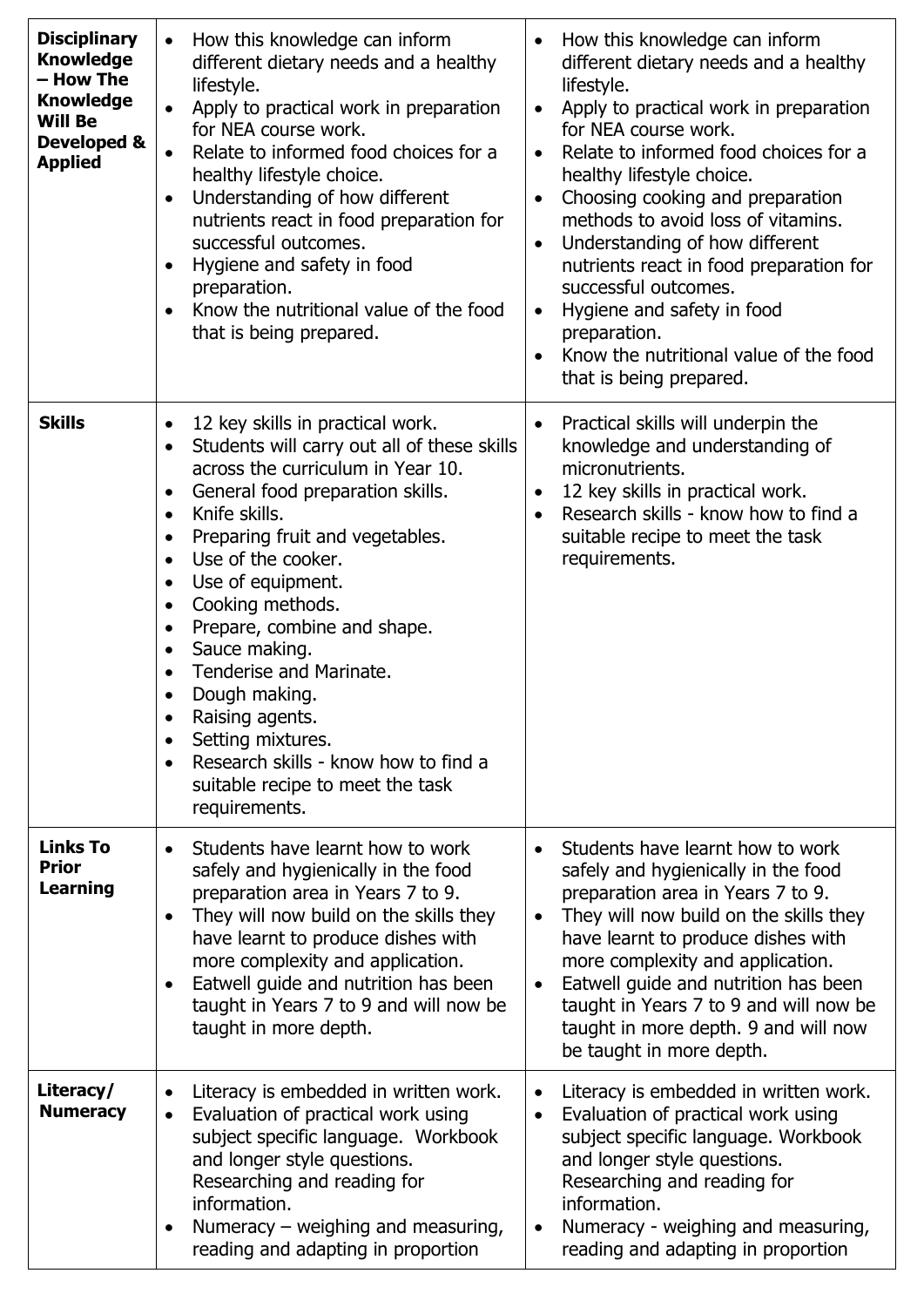|                                   | nutritional data.                                                                                                                                                                    | nutritional data.                                                                                                                                                       |
|-----------------------------------|--------------------------------------------------------------------------------------------------------------------------------------------------------------------------------------|-------------------------------------------------------------------------------------------------------------------------------------------------------------------------|
| <b>Cross</b><br><b>Curricular</b> | Healthy eating and lifestyle. Key skills<br>$\bullet$<br>in preparation for the wider world.<br>• P.E. - Diet, nutrition and exercise.<br>Science - Nutrition and the human<br>body. | Healthy eating and lifestyle. Key skills<br>in preparation for the wider world.<br>• P.E. - Diet, nutrition and exercise.<br>Science - Nutrition and the human<br>body. |
| <b>Assessment</b>                 | Teacher observation and question.<br>$\bullet$<br>Practical assessments.<br>End of topic test.                                                                                       | Teacher observation and question.<br>Practical assessments.<br>End of topic test.                                                                                       |

| <b>YEAR 10</b>                                                                                                  | <b>Spring 1</b>                                                                                                                                                                                                                                                                                                                                                                                                                                                                                                                                                                                                                                                                                                                                                                                                        | <b>Spring 2</b>                                                                                                                                                                                                                                                                                                                                                                                                                                                                                                                                                                                                                                                        |
|-----------------------------------------------------------------------------------------------------------------|------------------------------------------------------------------------------------------------------------------------------------------------------------------------------------------------------------------------------------------------------------------------------------------------------------------------------------------------------------------------------------------------------------------------------------------------------------------------------------------------------------------------------------------------------------------------------------------------------------------------------------------------------------------------------------------------------------------------------------------------------------------------------------------------------------------------|------------------------------------------------------------------------------------------------------------------------------------------------------------------------------------------------------------------------------------------------------------------------------------------------------------------------------------------------------------------------------------------------------------------------------------------------------------------------------------------------------------------------------------------------------------------------------------------------------------------------------------------------------------------------|
| <b>Topics</b>                                                                                                   | <b>Nutritional Needs &amp; Health</b>                                                                                                                                                                                                                                                                                                                                                                                                                                                                                                                                                                                                                                                                                                                                                                                  | <b>Food Science</b>                                                                                                                                                                                                                                                                                                                                                                                                                                                                                                                                                                                                                                                    |
|                                                                                                                 | <b>Food Science</b><br><b>AO1: Demonstrate knowledge and</b><br>understanding of nutrition, food,<br>cooking and preparation.<br><b>AO2: Apply knowledge and</b><br>understanding of nutrition, food,<br>cooking and preparation.<br>AO3: Plan, prepare, cook and present<br>dishes, combining appropriate<br>techniques.<br><b>AO4: Analyse and evaluate different</b><br>aspects of nutrition, food, cooking<br>and preparation including food made<br>by themselves and others.                                                                                                                                                                                                                                                                                                                                     | AO1: Demonstrate knowledge and<br>understanding of nutrition, food,<br>cooking and preparation.<br><b>AO2: Apply knowledge and</b><br>understanding of nutrition, food,<br>cooking and preparation.<br>AO3: Plan, prepare, cook and present<br>dishes, combining appropriate<br>techniques.<br><b>AO4: Analyse and evaluate different</b><br>aspects of nutrition, food, cooking<br>and preparation including food made<br>by themselves and others.                                                                                                                                                                                                                   |
| <b>Substantive</b><br><b>Knowledge</b><br>$-$ The<br><b>Knowledge</b><br><b>Taught By</b><br><b>The Teacher</b> | Special dietary needs, energy, reducing<br>$\bullet$<br>energy by modifying recipes, diet<br>related health problems and carrying<br>out a nutritional analysis.<br>Cooking of food and heat transfer -<br>$\bullet$<br>cooking methods.<br>Dietary needs and allergies and<br>$\bullet$<br>intolerances.<br>How to plan and make dishes for the<br>$\bullet$<br>different dietary needs.<br>Why the body needs energy to perform<br>$\bullet$<br>body processes.<br>Identify energy dense foods. Know<br>$\bullet$<br>how to modify a batch of cakes to<br>reduce the energy.<br>Understand the terms BMR, PAL, DRV,<br>$\bullet$<br>EAR and energy balance. Understand<br>that obesity is a result of energy not<br>being balanced.<br>Know the relationship between diet<br>$\bullet$<br>and diet related diseases. | The changing properties of<br>$\bullet$<br>macronutrients in food preparation.<br>Use of raising agents in baked goods.<br>$\bullet$<br>Setting up a food investigation.<br>$\bullet$<br>Know the following terms and the<br>$\bullet$<br>science behind the following:<br><b>Protein</b><br>Denaturation and Coagulation<br>Foams<br>$\overline{\phantom{a}}$<br><b>Chemical Bonds and Amino Acids</b><br><b>Protein Structure</b><br>Gluten and its function in bread and<br>pastry making.<br>Carbohydrate<br>Gelatinisation<br>Dextrinization<br>Caramelisation<br>Fats<br>Plasticity<br>Shortening<br>$\qquad \qquad \blacksquare$<br>Aeration and Emulsification |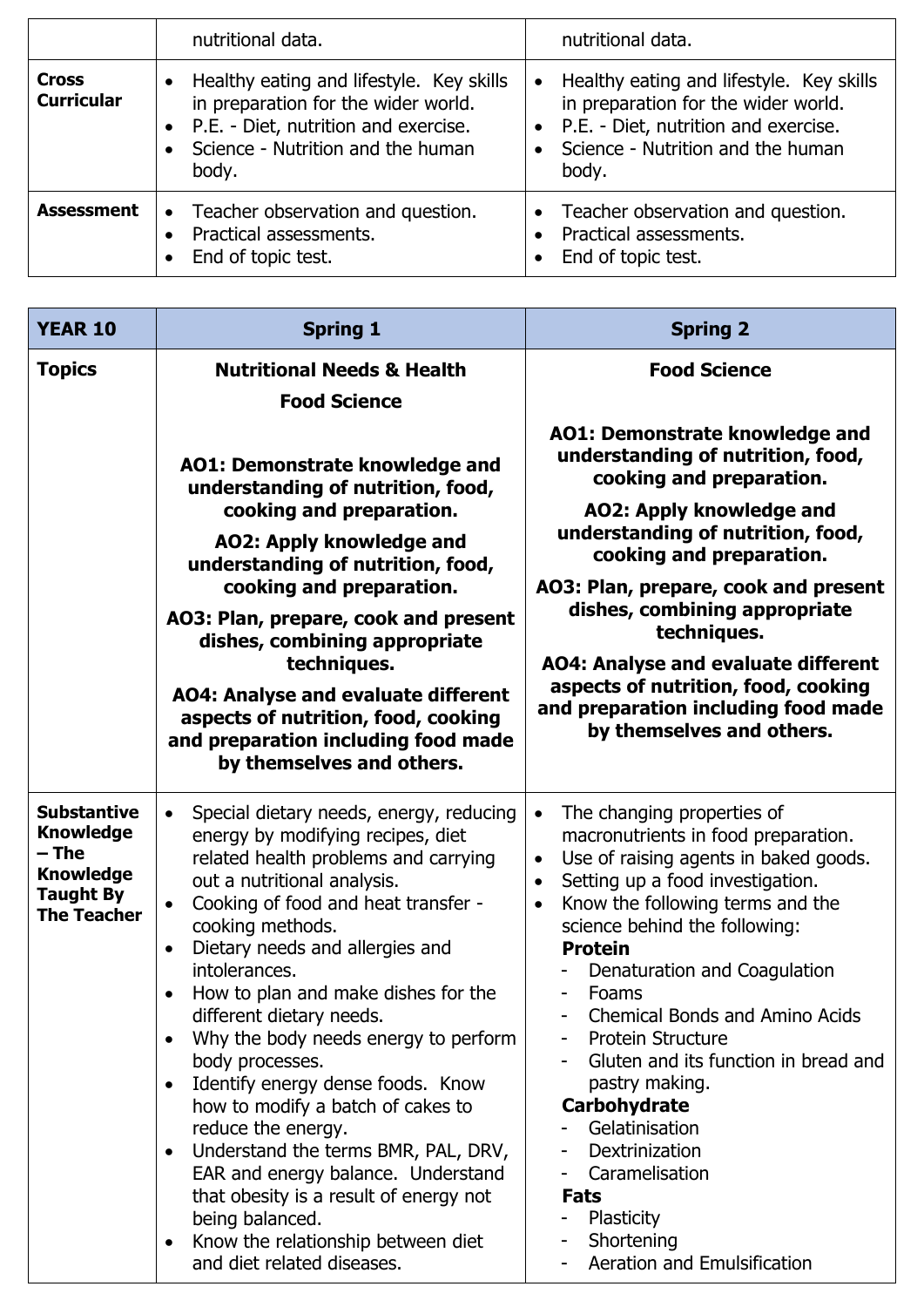|                                                                                                                             | Can carry out a nutritional analysis of a<br>$\bullet$<br>recipe using the nutrition programme.<br>Understand conduction, convection<br>$\bullet$<br>and radiation as a form of heat<br>transfer.<br>Select different cooking methods,<br>$\bullet$<br>moist, dry and using oil in food<br>preparation.                                                                                                                                                                                                                                                                 | Explain these terms and reactions<br>$\overline{\phantom{a}}$<br>through practical work.<br><b>Raising Agents</b><br>Mechanical<br>Biological<br>Chemical<br>$\overline{\phantom{a}}$<br>Know which raising agent is used in<br>baked goods and its function. How<br>a raising agent works.<br>Know how to set up a food<br>investigation.                                                                                          |
|-----------------------------------------------------------------------------------------------------------------------------|-------------------------------------------------------------------------------------------------------------------------------------------------------------------------------------------------------------------------------------------------------------------------------------------------------------------------------------------------------------------------------------------------------------------------------------------------------------------------------------------------------------------------------------------------------------------------|-------------------------------------------------------------------------------------------------------------------------------------------------------------------------------------------------------------------------------------------------------------------------------------------------------------------------------------------------------------------------------------------------------------------------------------|
| <b>Disciplinary</b><br><b>Knowledge</b><br>– How The<br><b>Knowledge</b><br><b>Will Be</b><br>Developed &<br><b>Applied</b> | How this knowledge can inform<br>$\bullet$<br>different dietary needs and a healthy<br>lifestyle.<br>Apply to practical work in preparation<br>$\bullet$<br>for NEA course work.<br>Relate to informed food choices for a<br>$\bullet$<br>healthy lifestyle choice.<br>Using the nutrition programme to<br>$\bullet$<br>analyse and evaluate dishes and able<br>to modify for a range of dietary needs<br>and diseases.<br>Apply knowledge of heat transfer and<br>$\bullet$<br>cooking methods in preparation for<br>NEA food investigation.                           | Apply to practical work in preparation<br>$\bullet$<br>for NEA course work.<br>Understanding the impact of cooking<br>$\bullet$<br>methods and changing properties on<br>the texture, appearance and taste of<br>food.<br>Able to predict an outcome.<br>Use this knowledge to evaluate<br>$\bullet$<br>practical work of self and that of<br>others.                                                                               |
| <b>Skills</b>                                                                                                               | 12 key skills in practical work.<br>$\bullet$<br>Hygiene and safety in food<br>$\bullet$<br>preparation.<br>Understanding how ingredients react in<br>food preparation.<br>Know the nutritional value of the food<br>$\bullet$<br>that is being prepared and how this<br>can be adapted or modified.<br>Research skills - know how to find a<br>$\bullet$<br>suitable recipe to meet the task<br>requirements.<br>IT skills using the nutritional analysis<br>$\bullet$<br>programme.<br>Choose the correct methods of cooking<br>$\bullet$<br>for successful outcomes. | 12 key skills used in food investigation<br>tasks.<br>Hygiene and safety in food<br>preparation.<br>Understanding how ingredients react in<br>food preparation.<br>Choose the correct methods of cooking<br>$\bullet$<br>and food preparation.<br>Set up a fair test investigation.<br>$\bullet$<br>Predicting outcome and writing a<br>$\bullet$<br>hypothesis.<br>Analyse and evaluate results of<br>$\bullet$<br>investigations. |
| <b>Links To</b><br><b>Prior</b><br><b>Learning</b>                                                                          | Students will build on skills and<br>$\bullet$<br>nutritional knowledge learnt in Years 7<br>to 9 and Term 1 of Year 10. With<br>more understanding of Nutrition, they<br>can plan and make complex dishes for<br>a given target group.<br>In Years 8 and 9, students learnt about<br>$\bullet$<br>heat transfer which links into food<br>science.                                                                                                                                                                                                                      | Food Science included in Years 7 to 9<br>$\bullet$<br>curriculum.<br>Building on the knowledge of<br>$\bullet$<br>properties of macronutrients learnt in<br>Year 10 term 1.                                                                                                                                                                                                                                                         |
| Literacy/<br><b>Numeracy</b>                                                                                                | Literacy is embedded in written work.<br>$\bullet$<br>Evaluation of practical work using<br>$\bullet$<br>subject specific language. Workbook                                                                                                                                                                                                                                                                                                                                                                                                                            | Literacy is embedded in written work.<br>$\bullet$<br>Evaluation of practical work using<br>$\bullet$<br>subject specific language. Workbook                                                                                                                                                                                                                                                                                        |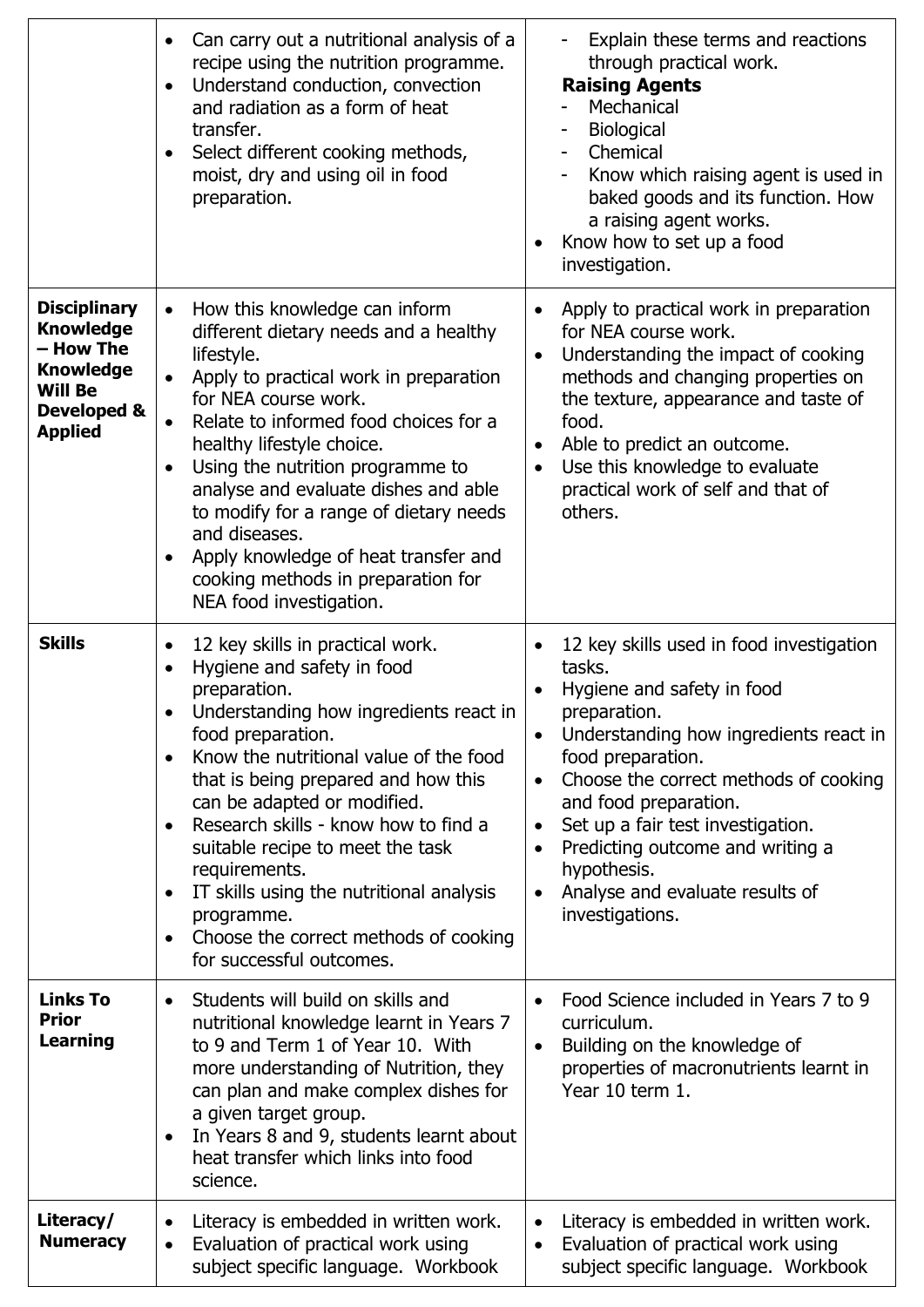|                                   | and longer style questions.<br>Researching and reading for<br>information.<br>Numeracy - weighing and measuring,<br>reading and interpreting nutritional<br>data; ratio and proportion; costing of<br>recipes. | and longer style questions.<br>Researching and reading for<br>information.<br>Numeracy - weighing, measuring and<br>$\bullet$<br>calculating sensory analysis data. |
|-----------------------------------|----------------------------------------------------------------------------------------------------------------------------------------------------------------------------------------------------------------|---------------------------------------------------------------------------------------------------------------------------------------------------------------------|
| <b>Cross</b><br><b>Curricular</b> | Healthy eating and lifestyle. Key skills<br>in preparation for the wider world.<br>P.E. - diet, nutrition and exercise.<br>Science - nutrition and the human<br>body.                                          | Science - investigations and fair tests.<br>Writing a hypothesis.                                                                                                   |
| <b>Assessment</b>                 | <b>Teacher Observation</b><br>$\bullet$<br><b>Practical Assessments</b><br>End of Topic Test                                                                                                                   | • Teacher Observation<br><b>Practical Assessments</b><br>End of Topic Test                                                                                          |

| <b>YEAR 10</b>                                                                                                | <b>Summer 1</b>                                                                                                                                                                                                                                                                                                                                                                                                                                                                                                                                                                                                                                                               | <b>Summer 2</b>                                                                                                                                                                                                                                                                                                                                                                                                                                                                                                                                                              |
|---------------------------------------------------------------------------------------------------------------|-------------------------------------------------------------------------------------------------------------------------------------------------------------------------------------------------------------------------------------------------------------------------------------------------------------------------------------------------------------------------------------------------------------------------------------------------------------------------------------------------------------------------------------------------------------------------------------------------------------------------------------------------------------------------------|------------------------------------------------------------------------------------------------------------------------------------------------------------------------------------------------------------------------------------------------------------------------------------------------------------------------------------------------------------------------------------------------------------------------------------------------------------------------------------------------------------------------------------------------------------------------------|
| <b>Topics</b>                                                                                                 | <b>Food Safety</b><br>The principles of food safety.<br><b>Buying and storing food.</b><br><b>Temperatures to control bacteria</b><br>growth.<br><b>Personal hygiene and food</b><br>preparation rules.<br>Micro-organisms and enzymes.<br>Microorganisms used in food<br>production. Types of food poisoning.                                                                                                                                                                                                                                                                                                                                                                | <b>Food Choice</b><br>Food choices related to religion and<br>culture, ethical and moral beliefs and<br>medical conditions.<br>Food labelling and the influence of<br>marketing. British and International<br>cuisines.<br><b>Sensory evaluation</b><br><b>Mini NEA Mock</b>                                                                                                                                                                                                                                                                                                 |
|                                                                                                               | <b>Food Choice - continued in Summer 2</b><br><b>Factors that influence food choice.</b>                                                                                                                                                                                                                                                                                                                                                                                                                                                                                                                                                                                      |                                                                                                                                                                                                                                                                                                                                                                                                                                                                                                                                                                              |
| <b>Substantive</b><br><b>Knowledge</b><br>– The<br><b>Knowledge</b><br><b>Taught By</b><br><b>The Teacher</b> | Understand key words when buying<br>$\bullet$<br>and storing food; shelf- life, use by<br>date, best before, ambient and tainted.<br>Where and how to store different<br>$\bullet$<br>foods.<br>Know what happens to bacteria at<br>$\bullet$<br>certain temperatures, fridge and<br>freezer temperatures. Danger zone.<br>Temperature of cooked food. How to<br>$\bullet$<br>use a food probe.<br>Sources of cross contamination and<br>$\bullet$<br>how to prevent this.<br>Know the types of micro - organisms<br>$\bullet$<br>and pathogenic bacteria cause food<br>poisoning.<br>Moulds and yeast are non-pathogenic<br>$\bullet$<br>and can be used in food production. | The dietary laws for the following<br>$\bullet$<br>religions and special occasions linked<br>to food:<br><b>Buddhism</b><br>$\overline{\phantom{a}}$<br>Christianity<br>Hinduism<br>Islam<br>Rastafarianism<br>Sikhism<br>$\overline{\phantom{a}}$<br>Know the terms genetically modified<br>$\bullet$<br>food, animal welfare, Fairtrade and<br>organic food and how this relates to<br>food choice.<br>Know the difference between a food<br>$\bullet$<br>allergy and an intolerance, the<br>symptoms and foods to be avoided.<br>Know the food allergens and<br>$\bullet$ |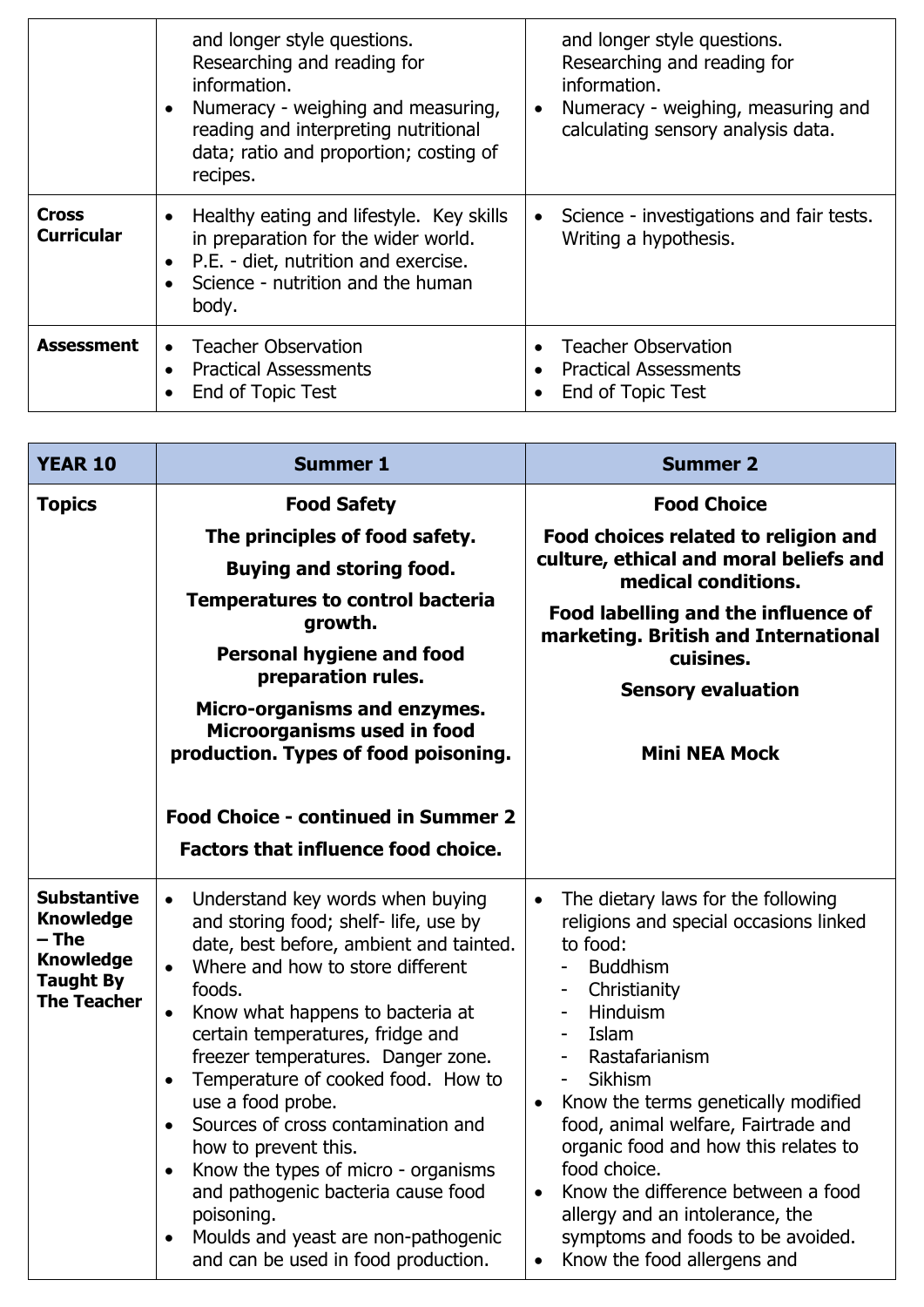|                                                                                                                             | Understand what enzymes are and the<br>$\bullet$<br>process of enzymic browning.<br>Know the factors that influence food<br>$\bullet$<br>choice.<br>Healthy eating.<br>$\bullet$<br>Lifestyle, income, eating habits,<br>$\bullet$<br>seasonality, ethical and moral beliefs<br>and food miles.<br>Meal planning considering the different<br>٠<br>factors.                               | alternatives available for people with<br>these medical conditions.<br>Know how food labels are used to<br>$\bullet$<br>influence food choice, what needs to<br>be on a label by law, reading<br>nutritional information on a label and<br>the different ways that food products<br>are marketed through media.<br>Know the features and characteristics<br>$\bullet$<br>of cuisines from Britain and other<br>countries including traditional foods,<br>eating patterns, food grown and<br>recipes.<br>Know how we taste food through<br>sensory evaluation aroma, texture,<br>appearance and taste. Use a range of<br>sensory testing methods to evaluate<br>food products and how to set up a<br>food tasting panel.<br>NEA - know how to analyse and<br>research the task. Know the 12 skills<br>and how to demonstrate these in a<br>range of dishes. Writing a time plan<br>and justifying reasons for choice of<br>dish. Use a range of skills to prepare,<br>cook and present a range of dishes to<br>exam standard. Use sensory<br>evaluation to create and analysis and<br>inform improvements. Applying food<br>safety knowledge. |
|-----------------------------------------------------------------------------------------------------------------------------|-------------------------------------------------------------------------------------------------------------------------------------------------------------------------------------------------------------------------------------------------------------------------------------------------------------------------------------------------------------------------------------------|----------------------------------------------------------------------------------------------------------------------------------------------------------------------------------------------------------------------------------------------------------------------------------------------------------------------------------------------------------------------------------------------------------------------------------------------------------------------------------------------------------------------------------------------------------------------------------------------------------------------------------------------------------------------------------------------------------------------------------------------------------------------------------------------------------------------------------------------------------------------------------------------------------------------------------------------------------------------------------------------------------------------------------------------------------------------------------------------------------------------------------------------|
| <b>Disciplinary</b><br><b>Knowledge</b><br>- How The<br><b>Knowledge</b><br><b>Will Be</b><br>Developed &<br><b>Applied</b> | Apply knowledge to practise safely in<br>the food preparation area.<br>Understanding the impact of bacteria<br>$\bullet$<br>in the production of cheese and<br>yoghurt in the food industry.<br>How this knowledge can inform meal<br>$\bullet$<br>planning and promote awareness of<br>culture, ethical and moral beliefs.<br>How income can affect a healthy<br>$\bullet$<br>lifestyle. | Apply knowledge to NEA food<br>preparation task.<br>Apply knowledge of setting up sensory<br>$\bullet$<br>testing to NEA food investigation task.<br>How this knowledge can inform meal<br>planning and promote awareness of<br>culture, ethical and moral beliefs.<br>The importance of being able to read a<br>food label to inform consumers.<br>Realisation of the importance of<br>sensory testing in the food industry.                                                                                                                                                                                                                                                                                                                                                                                                                                                                                                                                                                                                                                                                                                                |
| <b>Skills</b>                                                                                                               | 12 key skills in practical work.<br>$\bullet$<br>Hygiene and safety in food<br>$\bullet$<br>preparation.<br>Understanding how bacteria and<br>$\bullet$<br>enzymes grow or react in food<br>preparation and how to prevent these<br>processes.<br>Meal planning that considers of all the<br>$\bullet$<br>influencing factors.                                                            | 12 key skills in practical work.<br>$\bullet$<br>Able to plan, prepare and present a<br>$\bullet$<br>range of dishes that are suitable for<br>different cultures, allergies and<br>intolerances and ethical beliefs.<br>Select appropriate cooking methods<br>$\bullet$<br>and processes.<br>Select equipment suitable for the task.<br>$\bullet$<br>Make a range of dishes from Britain<br>$\bullet$<br>and other countries.<br>Know how to set up a sensory<br>evaluation test and analyse data.                                                                                                                                                                                                                                                                                                                                                                                                                                                                                                                                                                                                                                           |